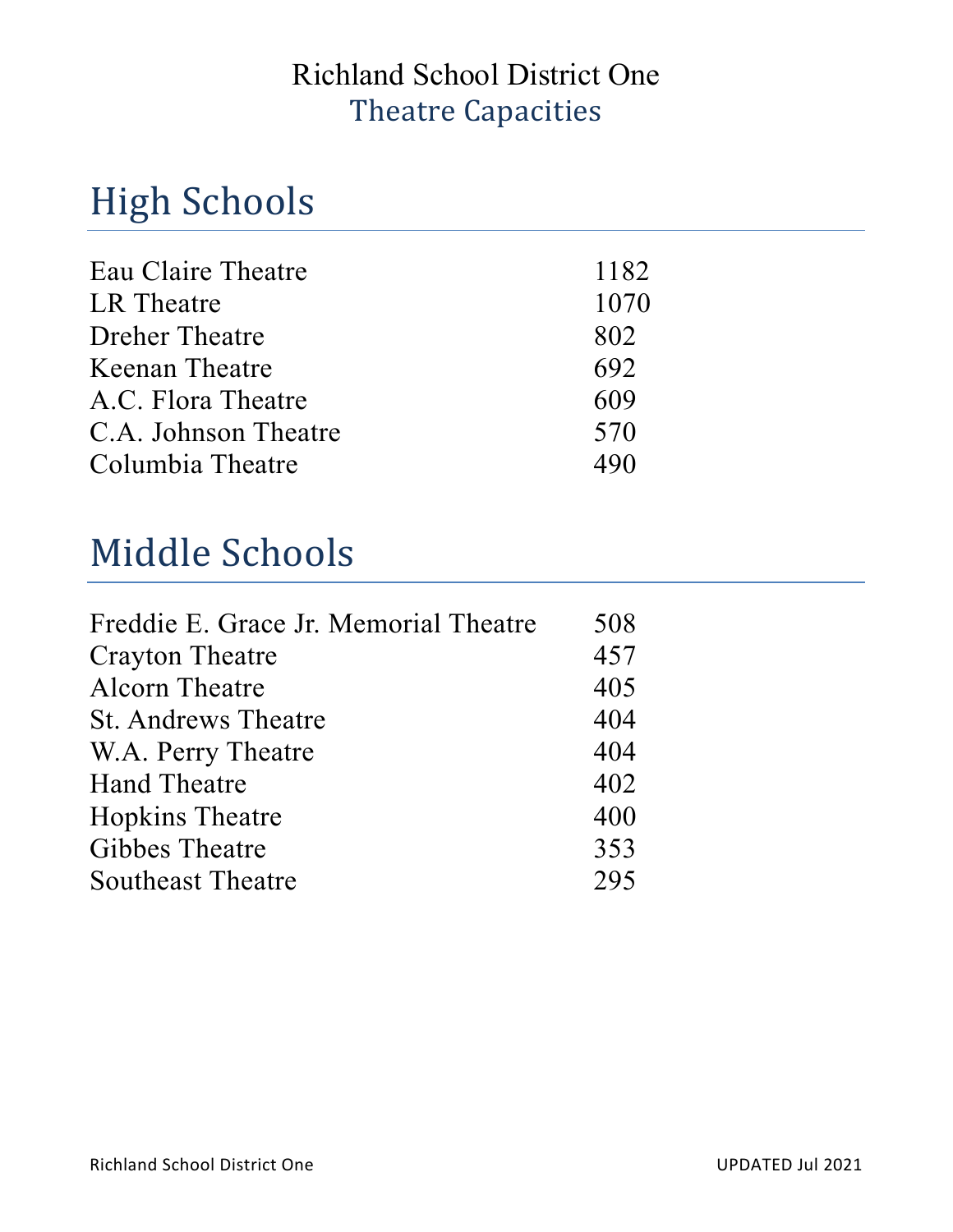## Richland School District One Theatre Descriptions

(More detailed technical info available on request)

## Eau Claire Theatre

Seating: 1182 total seats Main Floor Seating: 773 seats Balcony Seating: 409 seats Stage: Proscenium and Electronic House: American Playable Space: approx. 1887 sq. ft. Proscenium *(width x height)*: 46'6" x 21'9" Stage Width *(leg to leg)*: 42'4" Stage Depth *(including apron)*: 44'7" Stage Depth *(excluding apron)*: 27'7" Overhead System: Counterweight **Available Linesets: 15** Orchestra Pit: Yes – motorized Projector: 1 – booth Screen: 1 – counterweight lineset Inputs: VGA & HDMI Locations: booth only

#### LR Theatre

Seating: 1070 total seats Stage: Modified Proscenium Thrust House: American Playable Space: approx. 745 sq. ft. Proscenium *(width x height)*: 33'8" x 15'7" Stage Width *(leg to leg)*: 28'6" Stage Depth *(including apron)*: 34'2" Stage Depth *(excluding apron)*: 11'7" Overhead System: Counterweight Available Linesets: 7 Orchestra Pit: No Projector: 1 – back of house Screen: 1 – counterweight Inputs: VGA & HDMI Location: booth & under stage

## Dreher Theatre

Seating: 802 total seats Stage: Proscenium and House: American Playable Space: approx. 1682 sq. ft. Proscenium *(width x height)*: 48'3" x 20' Stage Width *(leg to leg)*: 46'5" Stage Depth *(including apron)*: 37'3" Stage Depth *(excluding apron)*: 32'3" Overhead System: Counterweight Available Linesets: 20 Orchestra Pit: Yes – motorized Inputs: VGA Location: booth only

Projector: 3 – in booth Screens: 1 – counterweight, 2 – motorized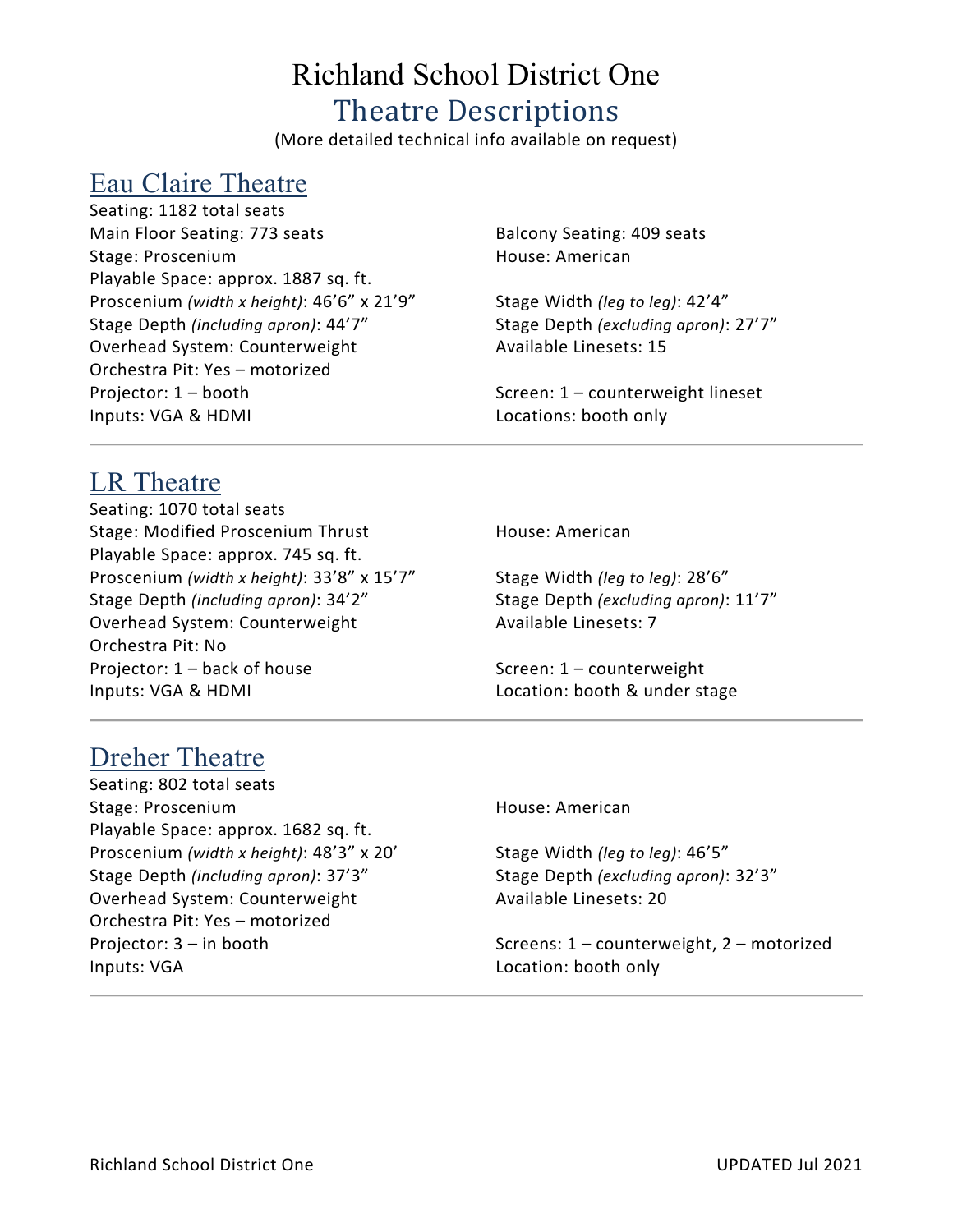## Richland School District One

#### Keenan Theatre

Seating: 692 total seats Stage: Proscenium **House: American** Playable Space: approx. 1281 sq. ft. Proscenium *(width x height)*: 43'9" x 17'11" Stage Width *(leg to leg)*: 33'6" Stage Depth *(including apron)*: 40' Stage Depth *(excluding apron)*: 30' Overhead System: Counterweight Available Linesets: 8 Orchestra Pit: Yes – motorized Projector: 1 – back of house Screen: 1 – counterweight Inputs: VGA & HDMI Locations: booth only

## A.C. Flora Theatre

Seating: 609 total seats Stage: Proscenium and the Continental House: Continental Playable Space: approx. 1380 sq. ft. Proscenium *(width x height)*: 39'9" x 20' Stage Width *(leg to leg)*: 30'6" Stage Depth *(including apron)*: 45'7" Stage Depth *(excluding apron)*: 35'2" Overhead System: Counterweight Available Linesets: 18 Orchestra Pit: No Inputs: VGA & HDMI Locations: booth only

Projector: 1 – back of house Screen: 1 – motorized (control in booth)

## C.A. Johnson Theatre

Seating: 570 total seats Stage: Proscenium and Electronic House: American Playable Space: approx. 1845 sq. ft. Proscenium *(width x height)*: 49' x 22'4" Stage Width *(leg to leg)*: 41' Stage Depth *(including apron)*: 45' Stage Depth *(excluding apron)*: 31' Overhead System: Counterweight **Available Linesets: 19** Orchestra Pit: Yes – motorized Projector: 1 – in booth Screen: 1 – counterweight Inputs: VGA & HDMI Locations: booth only

## Columbia Theatre

Seating: 490 total seats Stage: Proscenium **House: American** Playable Space: approx. 1235 sq. ft. Proscenium *(width x height)*: 40'6" x 15'10" Stage Width *(leg to leg)*: 38'11" Stage Depth *(including apron)*: 33'3" Stage Depth *(excluding apron)*: 24'3" Overhead System: Dead-hung Contract Contract Orchestra Pit: No Projector: 1 – back of house Screen: 1 – motorized (control in wing) Inputs: VGA & HDMI Location: booth only

Richland School District One UPDATED Jul 2021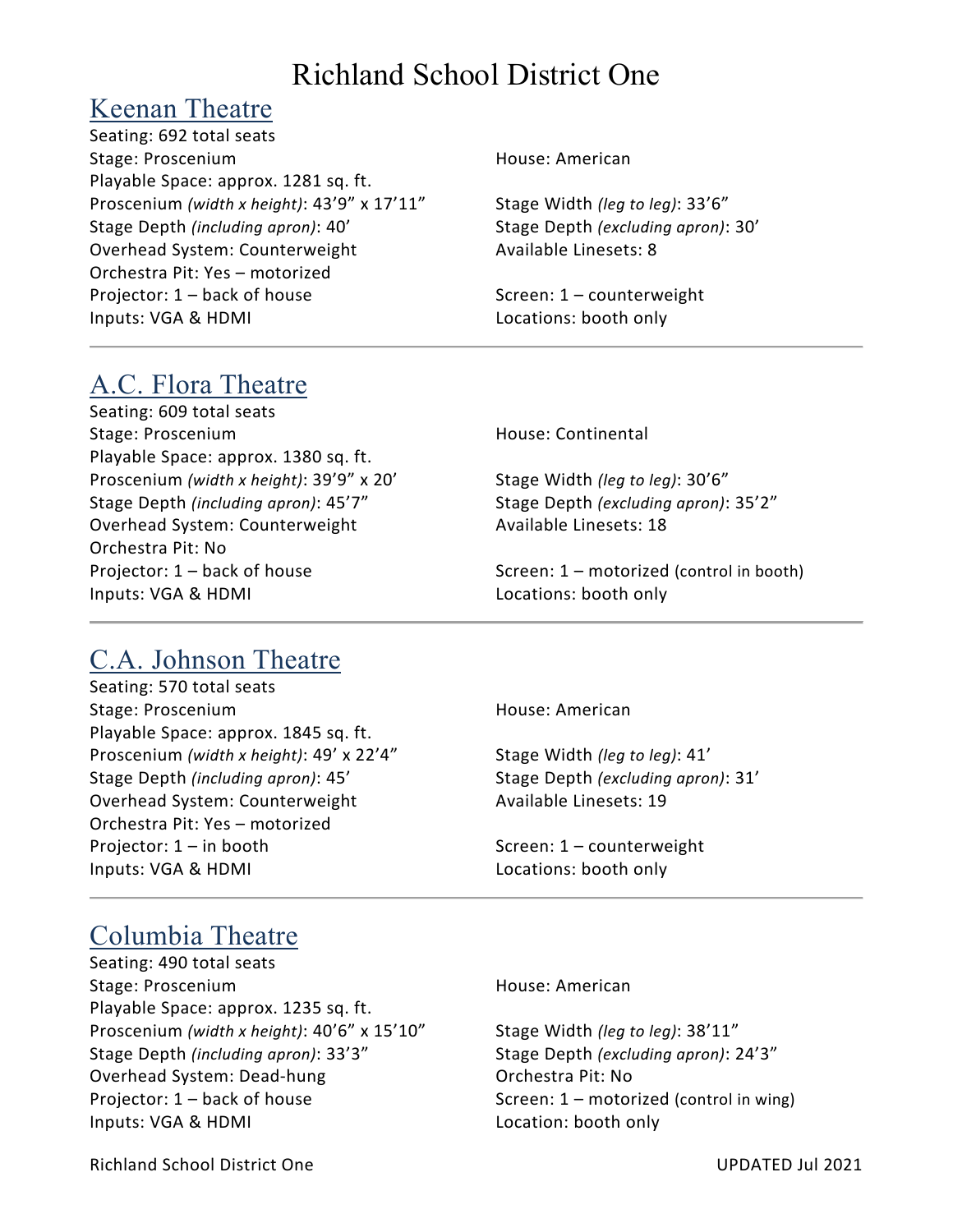## Richland School District One

## Freddie E. Grace Jr. Memorial Theatre (Sanders Middle School)

Seating: 508 total seats **Exercise Seating: Solution** House: American Stage: Proscenium Playable Space: approx. 1095 sq. ft. Overhead System: Motorized\* Contract Contract Contract Orchestra Pit: No Projector: 1 – back of house Screen: 1 – motorized Inputs: VGA Location: booth only \*cannot be controlled during a production

## Crayton Theatre

Seating: 457 total seats **Exercise Seating: 457** total seats Overhead System: Dead-hung Contestra Pit: No Projector: 1 – back of house Screen: 1 – motorized Inputs: VGA Location: booth only

Stage: Proscenium extensive provide Space: approx. 700 sq. ft.

## Alcorn Theatre

Seating: 405 total seats **House: American** Overhead System: Dead-hung Contract Contract Orchestra Pit: No Projector: 1 – back of house Screen: 1 – motorized Inputs: VGA Location: booth only

Stage: Proscenium Playable Space: approx. 702 sq. ft.

#### St. Andrews Theatre

Seating: 404 total seats **Exercise Seating: 404 total seats** House: American Overhead System: Dead-hung Contract Contract Orchestra Pit: No Projector: 1 – back of house Screen: 1 – motorized Inputs: VGA Location: booth only

Stage: Proscenium Playable Space: approx. 505 sq. ft.

## W.A. Perry Theatre

Seating: 404 total seats **Exercise Seating: 404 total seats** House: American Overhead System: Dead-hung Contestra Pit: No Projector: 1 – back of house Screen: 1 – motorized Inputs: VGA Location: booth only

Stage: Proscenium Playable Space: approx. 849 sq. ft.